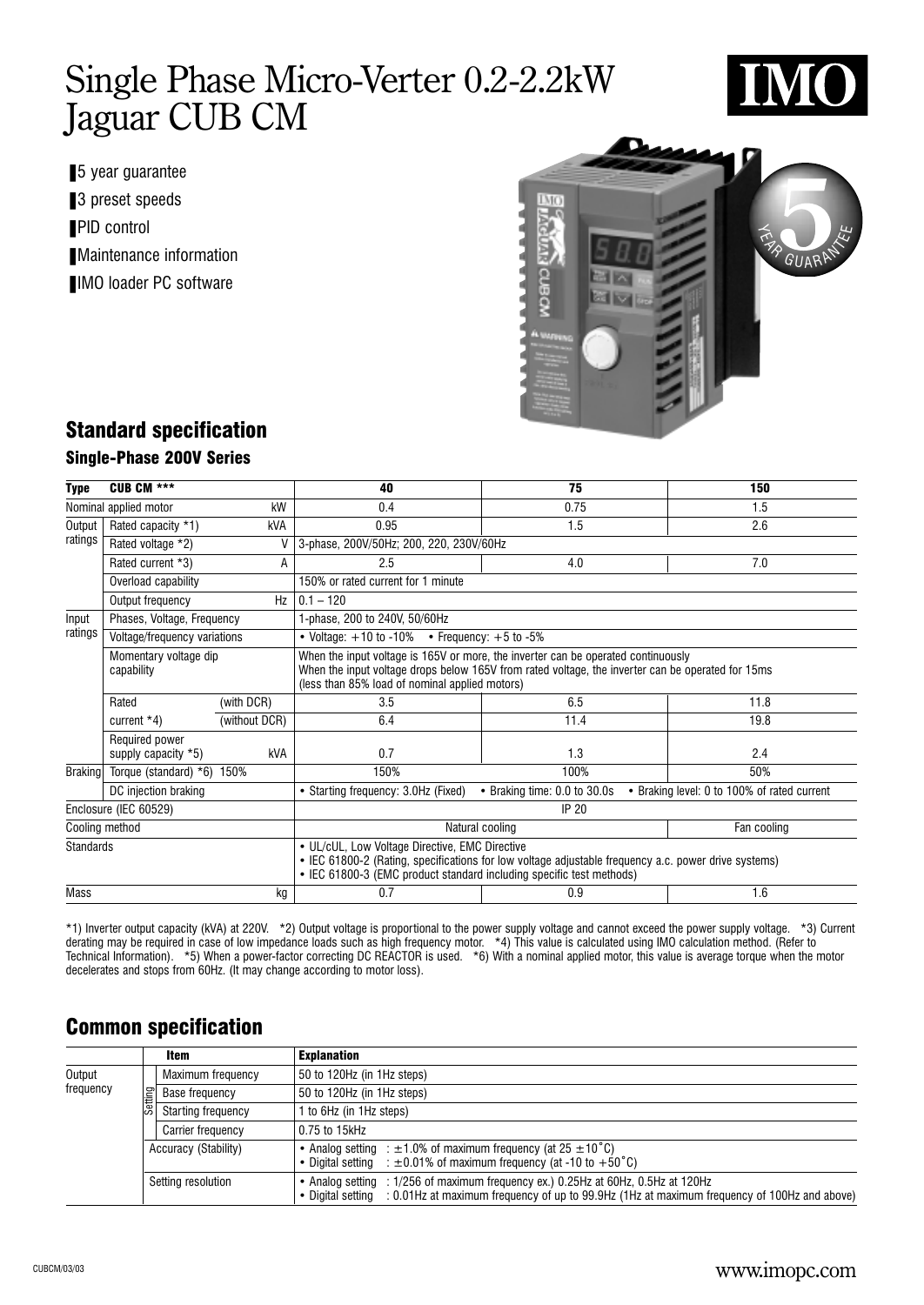

### **Common specification continued**

|               | Item                               | <b>Explanation</b>                                                                                                                                                                                                                                                                                  |
|---------------|------------------------------------|-----------------------------------------------------------------------------------------------------------------------------------------------------------------------------------------------------------------------------------------------------------------------------------------------------|
| Control       | Control method                     | · Sinusoidal PWM control                                                                                                                                                                                                                                                                            |
|               | Voltage/freq. (V/f) characteristic | Maximum output voltage proportional to line input voltage (without AVR control)                                                                                                                                                                                                                     |
|               | Torque boost                       | Manual:<br>Code selection (0 to 31), including the save energy pattern for variable torque load                                                                                                                                                                                                     |
|               | Starting torque                    | 150% (at 6Hz) (Torque boost code (F09) is 20 and above.)                                                                                                                                                                                                                                            |
|               | Operation method                   | • KEYPAD operation :<br>$\blacksquare$ key, $\blacksquare$ key                                                                                                                                                                                                                                      |
|               |                                    | • Digital input signal operation: FWD or REV command                                                                                                                                                                                                                                                |
|               |                                    | • LINK operation<br>: RS485 (Option)                                                                                                                                                                                                                                                                |
|               | Frequency setting                  | • KEYPAD operation :<br>$\sim$ or $\sim$ key                                                                                                                                                                                                                                                        |
|               |                                    | Potentiometer is standard equipment<br>• Built-in potentiometer:                                                                                                                                                                                                                                    |
|               |                                    | 0 to $+10VDC$ (0 to $+5VDC$ )<br>• Analog input:<br>v to 20mADC                                                                                                                                                                                                                                     |
|               |                                    | • Multistep frequency:<br>4 different frequencies can be selected by terminal (SS1) and (SS2).                                                                                                                                                                                                      |
|               |                                    | • LINK operation:<br>RS485 (Option)                                                                                                                                                                                                                                                                 |
|               | Running status signal              | Alarm output for any fault. (1SPDT)<br>Relay output:                                                                                                                                                                                                                                                |
|               |                                    | Analog output:<br>Output frequency, output current, PID feedback value, DC link circuit voltage                                                                                                                                                                                                     |
|               | Acceleration time                  | 0.0 to 60s $(0.0 = 0.01s)$                                                                                                                                                                                                                                                                          |
|               | Deceleration time                  | 0.1 to 60s                                                                                                                                                                                                                                                                                          |
|               | Frequency limiter                  | High and low limiter can be preset.                                                                                                                                                                                                                                                                 |
|               | Bias frequency                     | Bias frequency can be preset (-120 to 120Hz)                                                                                                                                                                                                                                                        |
|               | Gain for frequency setting         | 100% (For 0 to +10VDC) or 200% (For 0 to +5VDC)                                                                                                                                                                                                                                                     |
|               | Jump frequency control             | Jump frequency (3 points) and its common jump hysteresis width (0 to 30Hz0 can be preset                                                                                                                                                                                                            |
|               | Auto-restart after                 | Automatic restart is available after a momentary power failure (retry method)                                                                                                                                                                                                                       |
|               | momentary power failure            |                                                                                                                                                                                                                                                                                                     |
|               | PID control                        | This function can control flow rate pressure, etc. (with an analog feedback signal.)                                                                                                                                                                                                                |
|               |                                    | • KEYPAD operation ( or so key)<br>• Reference signal (F01):<br>• Voltage input (Terminal 12)                                                                                                                                                                                                       |
|               |                                    | • Current input (Terminal C1)                                                                                                                                                                                                                                                                       |
|               |                                    | • Analog input (Built-in Potentiometer)                                                                                                                                                                                                                                                             |
|               |                                    | • Terminal 12 (0 to $+10V$ DC or 1 to 5V DC)<br>• Feedback signal (H21)<br>• Terminal C1 (4 to 20mA DC)                                                                                                                                                                                             |
| Indication    | Operation mode                     | • Output frequency, output current, PID reference value, PID feedback value                                                                                                                                                                                                                         |
|               | (running or stopping)              | • Setting frequency                                                                                                                                                                                                                                                                                 |
|               | Program mode                       | Function code, data code                                                                                                                                                                                                                                                                            |
|               | Trip mode                          | Displays trip fault code as follows                                                                                                                                                                                                                                                                 |
|               |                                    | • OC1 (Overcurrent during acceleration)                                                                                                                                                                                                                                                             |
|               |                                    | • OC2 (Overcurrent during deceleration)                                                                                                                                                                                                                                                             |
|               |                                    | • OC3 (Overcurrent running at constant speed)<br>• OU1 (Overvoltage during acceleration)                                                                                                                                                                                                            |
|               |                                    | • OU2 (Overvoltage during deceleration)                                                                                                                                                                                                                                                             |
|               |                                    | • OU3 (Overcurrent running at constant speed)                                                                                                                                                                                                                                                       |
|               |                                    | • LU (Low voltage)<br>• OH1 (Overheating at heatsink)                                                                                                                                                                                                                                               |
|               |                                    | • OH2 (External thermal relay tripped)                                                                                                                                                                                                                                                              |
|               |                                    | • OL (Motor overload)                                                                                                                                                                                                                                                                               |
|               |                                    | • OLU (Inverter unit overload)                                                                                                                                                                                                                                                                      |
|               |                                    | • Er1 (Memory error)<br>• Er3 (CPU error)                                                                                                                                                                                                                                                           |
|               |                                    | • Er8 (RS485 error)                                                                                                                                                                                                                                                                                 |
|               | Operation and Trip mode            | Trip history (passed/4 times)                                                                                                                                                                                                                                                                       |
|               | Charge lamp (Red)                  | When the DC link circuit voltage is higher than 50V,. the charge lamp is ON                                                                                                                                                                                                                         |
| Protection    | Overload                           | Protects the inverter by electronic thermal overload relay and detection of inverter temperature                                                                                                                                                                                                    |
|               | Overvoltage detection              | Detects DC link circuit voltage (400V), and stops the inverter                                                                                                                                                                                                                                      |
|               | Undervoltage                       | Detects DC link circuit undervoltage (200V) and stops the inverter                                                                                                                                                                                                                                  |
|               | Overheating                        | Protects the inverter by detection of inverter temperature                                                                                                                                                                                                                                          |
|               | Short-circuit                      | Short-circuit protection for inverter output circuit                                                                                                                                                                                                                                                |
|               | Ground fault                       | Ground fault protection for inverter output circuit (detection at starting)                                                                                                                                                                                                                         |
|               | Motor overload                     | • Protects the motor after the inverter trips                                                                                                                                                                                                                                                       |
|               | (running or stopping)              | • Electronic thermal overload relay can be selected for standard motor or IMO inverter motor                                                                                                                                                                                                        |
|               | Stall prevention                   | • Controls the output frequency to prevent $B E$ (overcurrent) trip when the output current exceeds the limit value during acceleration                                                                                                                                                             |
|               |                                    | • Lowers the output frequency to hold almost constant torque when the output current exceeds the limit value during operation at constant speed<br>• Controls the output frequency to prevent $B U$ (overvoltage) trip when the DC link circuit voltage exceeds the limit value during deceleration |
|               | Auto reset                         | When the inverter is tripped, it resets automatically and restart. 5-times auto reset can be selected                                                                                                                                                                                               |
| Condition     | Installation location              | Free from a dusty location, corrosive gases, oil mist and direct sunlight. Indoor use only                                                                                                                                                                                                          |
| (Installation | Altitude                           | 1000m or less. (Applicable to 3000m with power derating: -10%/1000m)                                                                                                                                                                                                                                |
| and           | Ambient temperature                | $-10^\circ$ to $+50^\circ$ C                                                                                                                                                                                                                                                                        |
| operation)    | Ambient humidity                   | 5 to 95% RH (non-condensing)                                                                                                                                                                                                                                                                        |
|               | Vibration                          | 3mm at 2 to 9Hz, 1m/s <sup>2</sup> at 9 to 200Hz                                                                                                                                                                                                                                                    |
| Storage       |                                    | • Temperature: -25° to $+65^{\circ}$ C • Humidity: 5 to 95% RH                                                                                                                                                                                                                                      |
| conditions    |                                    |                                                                                                                                                                                                                                                                                                     |
|               |                                    |                                                                                                                                                                                                                                                                                                     |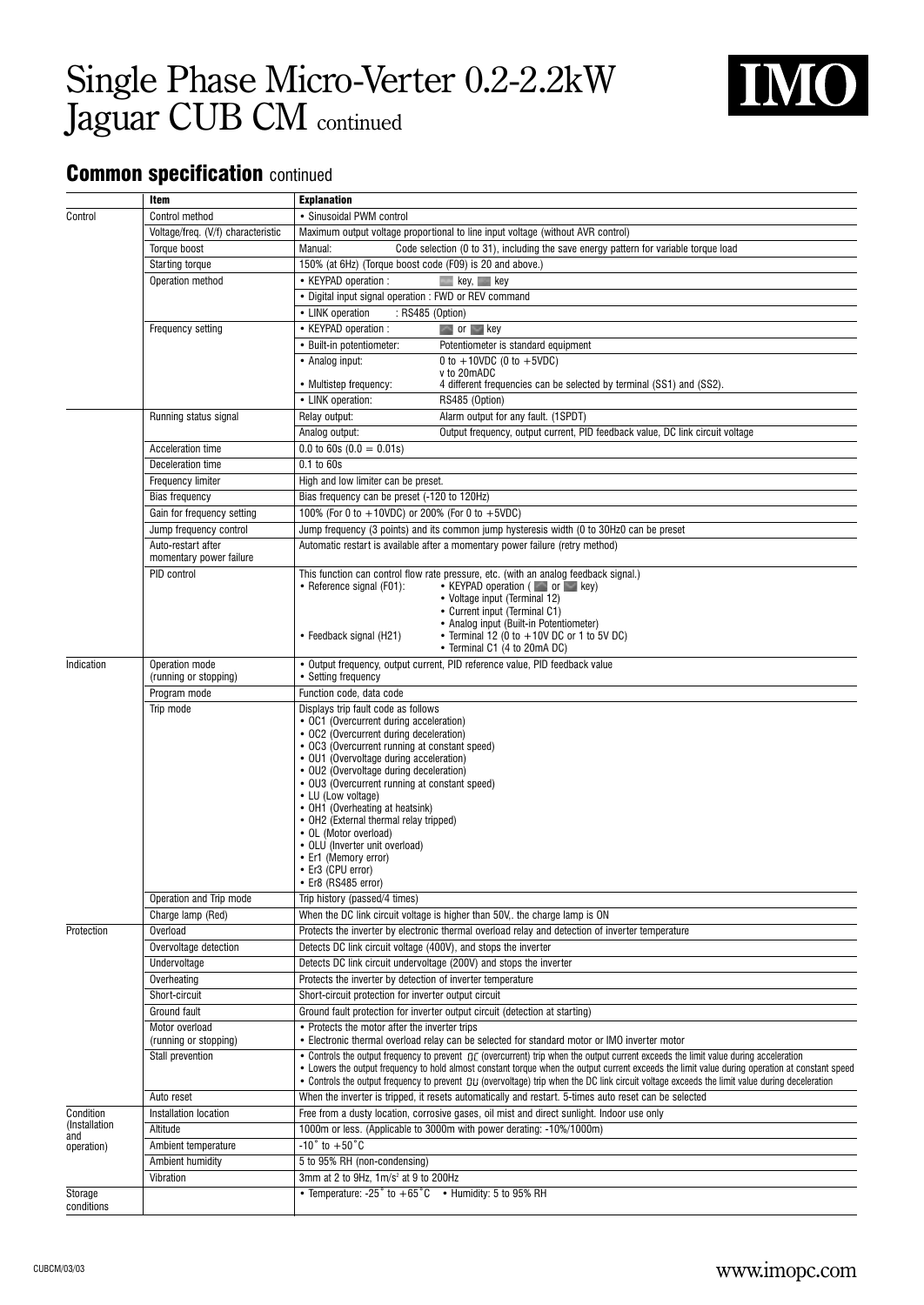

## Terminal designation continued

#### Terminal arrangement



● Control circuit terminals

|  |  | 524 | - 2620 | X3 |  | <b>NEWD LIREY ROOMS.</b> | 12. |  |
|--|--|-----|--------|----|--|--------------------------|-----|--|
|  |  |     |        |    |  |                          |     |  |

## Basic electrical connections

#### External operation

The following diagram is for reference only.

For detailed wiring diagrams, refer to the relevant instruction manual.



Notes:

1) This wiring diagram shows the connection for stopping the inverter or setting frequency through external signals.

When "1" is set at F01, you can set a frequency by using input signal from 0 to 10V DC. When "2" is set at F01, you can set a frequency by using an input signal between 4 and 20mA.

In this case, set "1" at F02.

- 2) If there is a magnetic contactor or a solenoid close to the inverter, mount a surge killer to the coil in a parallel connection. Keep the wiring length to a minimum.
- 3) To wire the control circuit, use shielded or twisted wires. When using shielded wires, connect the shields to  $\bullet$  G.
- 4) Control logic is selectable as sink/source by position of switch SW7 on pcb ie.  $SW7 = UP$ , inputs are referenced to onboard power supply P24  $(24 \text{ VDC})$ . SW7 = DOWN, inputs require external power supply and are referenced to zero volts at inverter CM terminal.
- *\*1 When connecting the optional DC reactor, remove the jumper wire from between P1 and P(+).*

Warning – Inverter must be earthed.

Input wiring must be protected against short/earth faults.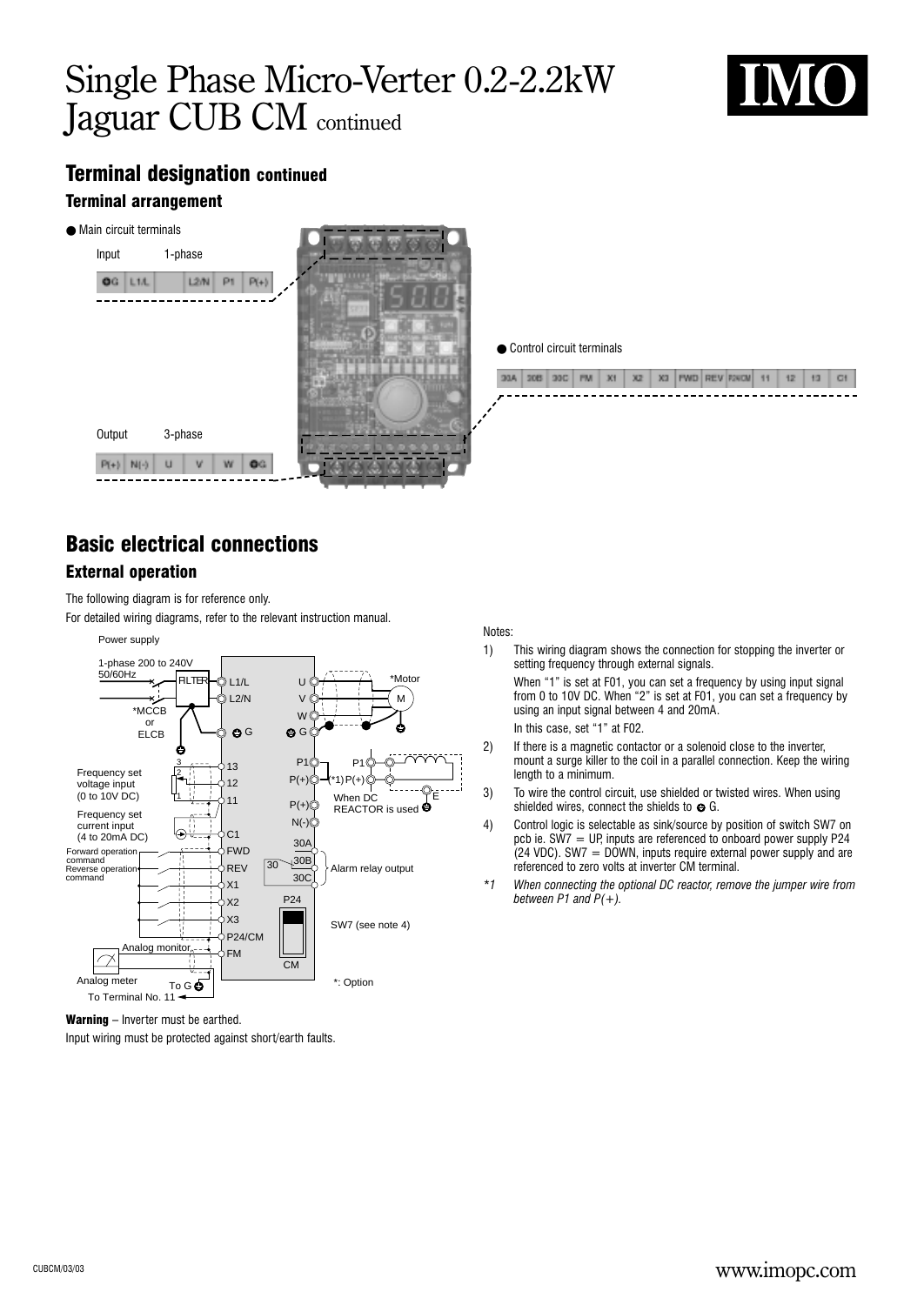

### Protective functions

| <b>Function</b>                        | <b>Description</b>                                                                                                                                                                                           |                                                                                        | <b>Digital monitor</b> | <b>Operation</b>                                                                                                                                            |  |  |  |
|----------------------------------------|--------------------------------------------------------------------------------------------------------------------------------------------------------------------------------------------------------------|----------------------------------------------------------------------------------------|------------------------|-------------------------------------------------------------------------------------------------------------------------------------------------------------|--|--|--|
| Overcurrent<br>protection              | • The inverter stops when a short circuit or an<br>overcurrent due to an overload occurs on inverter<br>output side<br>• The inverter stops when a ground fault on the<br>output side is detected at startup | During<br>acceleration<br>During<br>deceleration<br>While running at<br>constant speed | RF 2<br>8C 3           | • Inverter output stops<br>• The motor coasts to a stop<br>• An alarm signal (1SPDT) is<br>output<br>• The alarm remains until<br>RESET command is issued*1 |  |  |  |
| Undervoltage<br>protection             | • When the DC link circuit voltage drops below the undervoltage level, the<br>inverter stops                                                                                                                 |                                                                                        | LU                     | • Inverter output stops<br>• An alarm signal is output at<br>power recovery*2<br>• The alarm remains until<br>RESET command is issued*1,*2                  |  |  |  |
| Overvoltage<br>protection              | • When the DC link circuit voltage reaches the<br>overvoltage level, the inverter stops                                                                                                                      | During<br>acceleration                                                                 | 88 I                   | • Inverter output stops<br>• The motor coasts to a stop                                                                                                     |  |  |  |
|                                        |                                                                                                                                                                                                              | During<br>acceleration                                                                 | 882                    | • An alarm signal (1SPDT) is<br>output                                                                                                                      |  |  |  |
|                                        |                                                                                                                                                                                                              | While running at<br>constant speed                                                     | 883                    | • An alarm remains until<br>RESET command is issued*1.*2                                                                                                    |  |  |  |
| Heat sink over-<br>heating protection  | • When an abnormal temperature rise is detected in the heat sink, the inverter<br>stops                                                                                                                      |                                                                                        | 88 I                   |                                                                                                                                                             |  |  |  |
| Electronic thermal<br>overload relay   | • The inverter stops when internal electronic thermal overload detects an<br>overload in:<br>• the motor (4-pole standard or 4-pole forced air cooled inverter motor)<br>• the inverter power module         |                                                                                        | 8L<br>8L U             |                                                                                                                                                             |  |  |  |
| External alarm<br>input                | • The inverter stops on receiving external alarm signal                                                                                                                                                      |                                                                                        | 882                    |                                                                                                                                                             |  |  |  |
| Memory error                           | • The inverter stops in the event of a memory error                                                                                                                                                          |                                                                                        | Er I                   |                                                                                                                                                             |  |  |  |
| CPU error                              | • The inverter stops in the event of a CPU error                                                                                                                                                             |                                                                                        | $E-3$                  |                                                                                                                                                             |  |  |  |
| <b>RS485</b><br>communication<br>error | • The inverter stops in the event of a RS485 communication error                                                                                                                                             |                                                                                        | $F \cap B$             |                                                                                                                                                             |  |  |  |

NOTES:

\*1 If the inverter output is held off while an internal alarm signal is being output, the alarm signal cannot be retained.

\*2 No alarm signal is output when automatic restart function has been selected.

#### Notes:

1) To issue RESET command, press the  $\frac{PRG}{REST}$  key on the keypad panel or connect terminals RST and P24 to clear the trip condition after removing the cause of trip 2) Fault history data is stored for the past four trips. Select  $\boxed{H[\vec{G}|\vec{C}]}$  and press  $\boxed{\smile}$  key to review the data.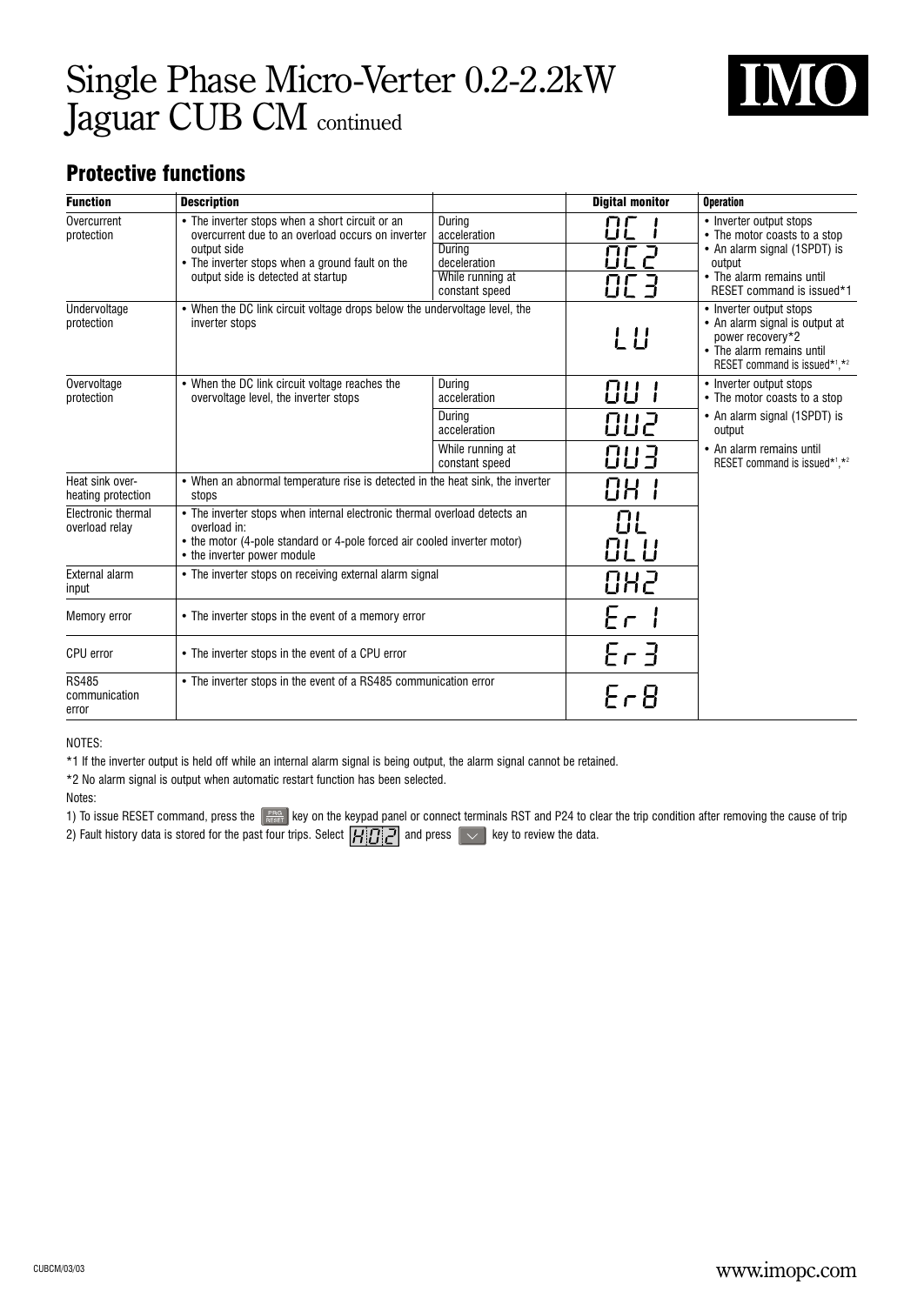

### External dimensions

CUB CM20 CUB CM40



| <b>Type</b> | <b>Rated</b><br>current | <b>External dimensions (mm)</b> |       |                |    |      |  |  |  |  |  |  |
|-------------|-------------------------|---------------------------------|-------|----------------|----|------|--|--|--|--|--|--|
|             | (A)                     | D                               | D.    | $\mathbf{D}_2$ | D, | D,   |  |  |  |  |  |  |
| CUB CM20    | 1.4                     | 85                              | 73.5  | 32.2           | 15 | 48.2 |  |  |  |  |  |  |
| CUB CM40    | 2.5                     | 115                             | 103.5 | 42.2           | 25 | 58.2 |  |  |  |  |  |  |
| CUB CM75    | 4.0                     | 140                             | 128.5 | 67.2           | 50 | 83.2 |  |  |  |  |  |  |

#### RS Option dimension chart (Add 10 mm to 'D') Fig. 3

|                              | <b>External dimensions (mm)</b> |
|------------------------------|---------------------------------|
| Inverter + option            | D                               |
| $CUB CM20 + CUB CM COMMS A$  | 95                              |
| $CUB CMAO + CUB CMA COMMS A$ | 125                             |
| CUB CM75 $+$ CUB CM COMMS A  | 150                             |
| CUB CM150 $+$ CUB CM COMMS B | 159                             |
| $CUB CM220 + CUB CM COMMS C$ | 147                             |

#### Fig. 1 Fig. 2

CUB CM150



CUB CM220



Mounting hole positions

### www.imopc.com